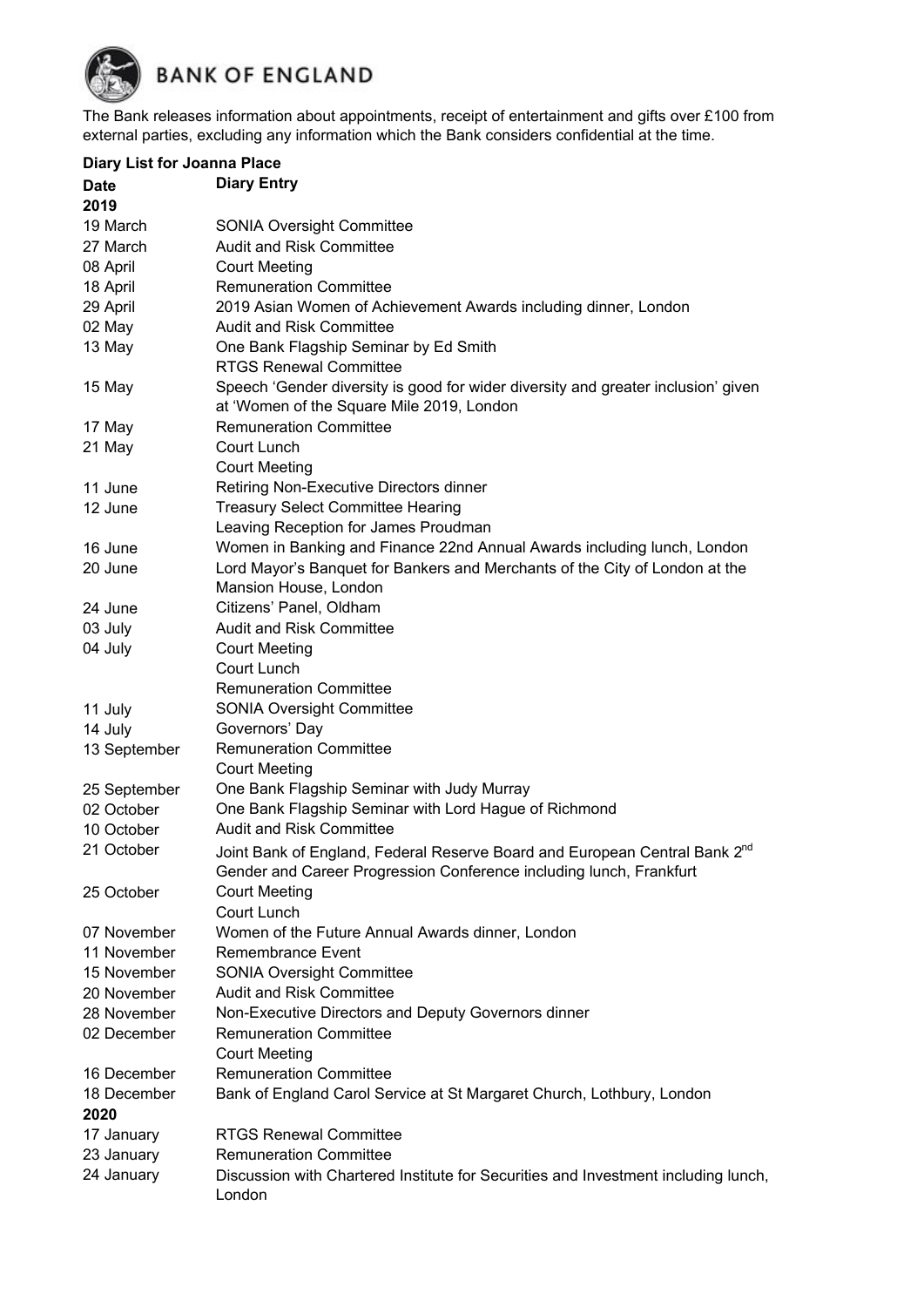

- 28 January Audit and Risk Committee
- 31 January RTGS Renewal Committee
- 10 February Discussion with members of the Citizens' Panel, Leeds
- 14 February Court Meeting
- Court Lunch
- 27 February Launch of the COP26 Private Finance Agenda at the Guildhall, London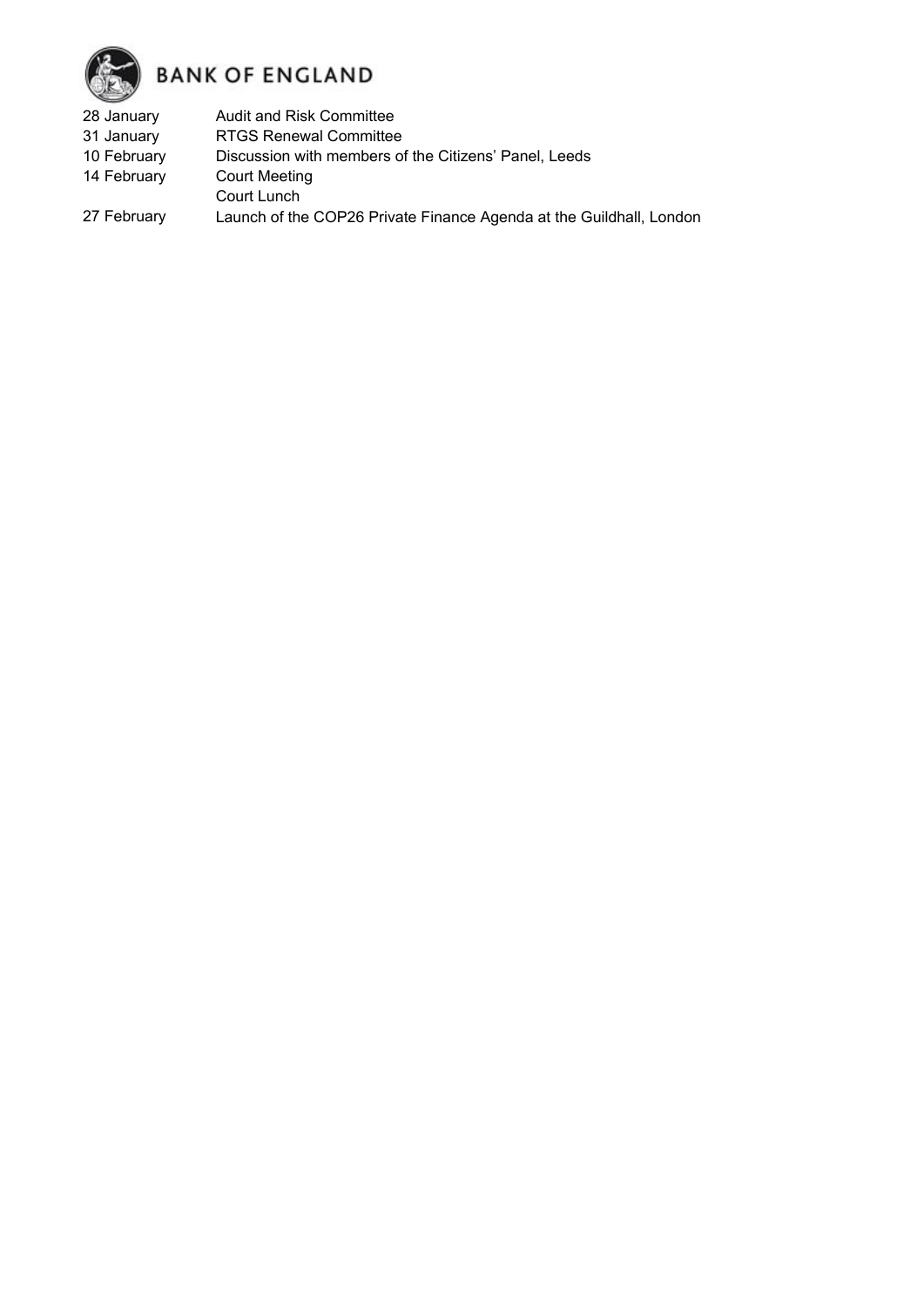

The Bank releases information about appointments, receipt of entertainment and gifts over £100 from external parties, excluding any information which the Bank considers confidential at the time.

| <b>Entertainment received by Joanna Place</b> |                                                      |                                          |  |
|-----------------------------------------------|------------------------------------------------------|------------------------------------------|--|
| <b>Date</b>                                   | <b>From</b>                                          | Entertainment                            |  |
| 2019                                          |                                                      |                                          |  |
| 29 April                                      | Women of the Future                                  | Dinner, London                           |  |
| 16 June                                       | Women in Banking and Finance                         | Lunch, London                            |  |
| 20 June                                       | Lord Mayor of London                                 | Banquet for Merchants and Bankers of the |  |
|                                               |                                                      | City of London at the Mansion House,     |  |
|                                               |                                                      | London                                   |  |
| 21 October                                    | ECB.                                                 | Lunch, Frankfurt                         |  |
| 07 November                                   | Women of the Future                                  | Dinner, London                           |  |
| 2020                                          |                                                      |                                          |  |
| 24 January                                    | Chartered Institute for Securities and<br>Investment | Lunch, London                            |  |